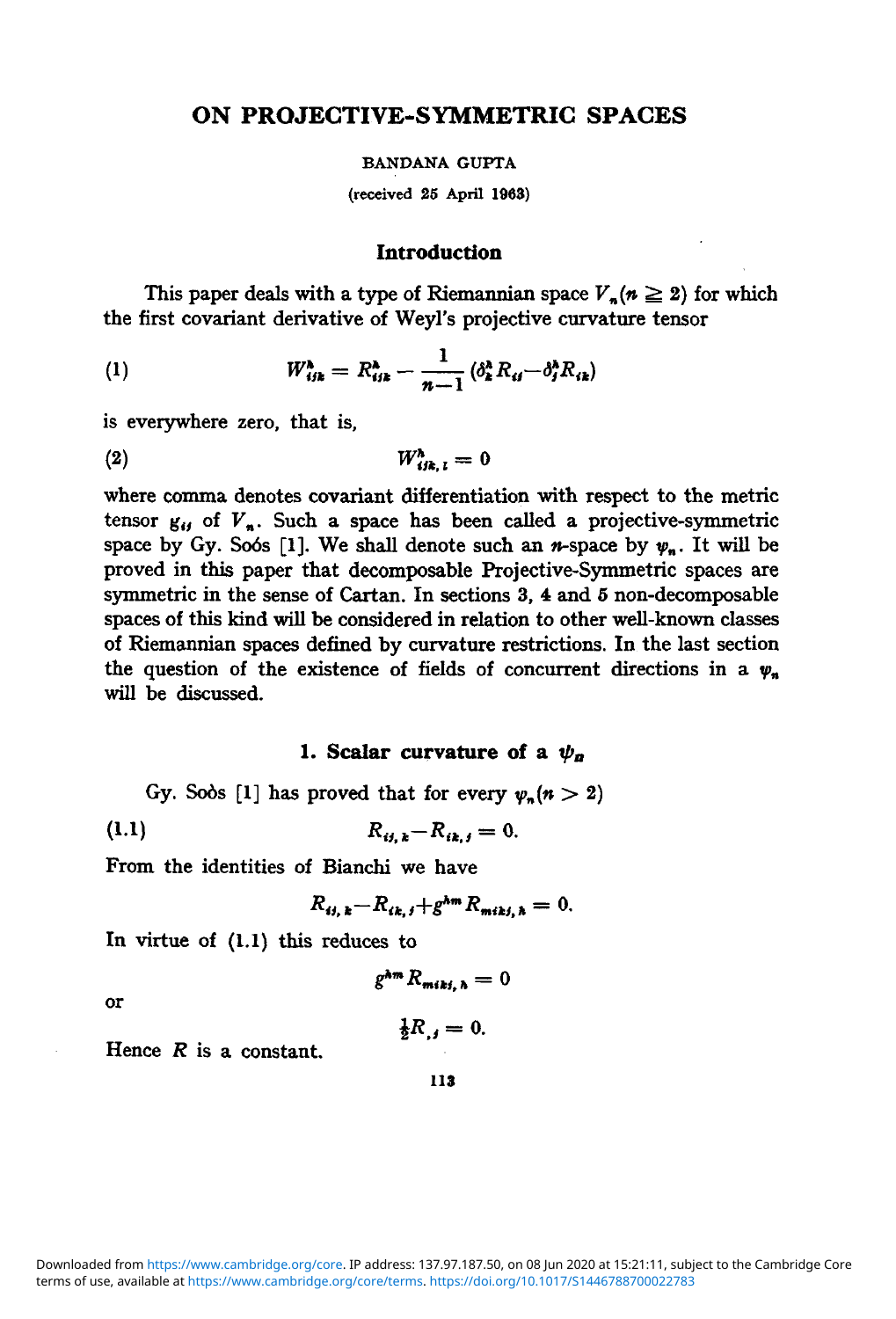For a  $\psi_2$ ,

(1.2)  
\n
$$
R_{\text{Mik},m} = g_{\text{hk}} R_{\text{ii},m} - g_{\text{hl}} R_{\text{ik},m}
$$
\n
$$
= \frac{R_{\text{m}}}{2} (g_{\text{hk}} g_{\text{ii}} - g_{\text{hl}} g_{\text{ik}}).
$$

From (1.2) it follows that in a  $\psi_2$  the scalar curvature *R* is a constant if and only if  $R_{\text{high},m} = 0$ .

It is known that for a  $V_3$ 

$$
R_{\lambda ijk} = -\frac{R}{2} (g_{\lambda j} g_{ik} - g_{\lambda k} g_{ij}).
$$

Therefore, in a  $V_2$ 

$$
W_{\lambda ijk} = R_{\lambda ijk} - \frac{R}{2} (g_{\lambda k} g_{ij} - g_{\lambda j} g_{ik})
$$
  
= 0.

This shows that every  $V_2$  is a  $\psi_2$ .

We can therefore state the following theorem:

THEOREM 1. Every  $V_2$  is a  $\psi_2$ . The scalar curvature of a  $\psi_n(n>2)$ *is a constant but that of a*  $\psi_2$  *is, in general, not so. A*  $\psi_2$  *is of constant scalar curvature if and only if it is symmetric in the sense of Cartan.*

## 2. Decomposable  $\psi_n$

A Riemannian space  $V<sub>n</sub>$  is said to be decomposable if it can be expressed as a product  $V_r \times V_{n-r}$  for some r, i.e., if coordinates can be found so that its metric takes the form

$$
(2.1) \t\t ds^{2} = \sum_{\alpha_{1},\beta_{1}=1}^{r} g_{\alpha_{1}\beta_{1}} dx^{\alpha_{1}} dx^{\beta_{1}} + \sum_{\alpha_{1},\beta_{1}=r+1}^{n} g_{\alpha_{2}\beta_{2}} dx^{\alpha_{1}} dx^{\beta_{1}}
$$

where the  $g_{\alpha,\beta}$ , are functions of  $x^1, x^2, \cdots x^r$  only and the  $g_{\alpha,\beta}$ , are functions of  $x^{r+1}$ ,  $x^{r+2}$   $\cdots$   $x^n$  only. Greek letters with subscript 1 are taken to have the range 1 to  $r$  and those with subscript 2 to have the range  $r+1$  to  $n$ . The two parts of (2.1) are the metrics of  $V_r$ , and  $V_{n-r}$  and are called decomposition spaces of  $V_n$ . We now suppose that a  $\psi_n$  which is not of constant non-vanishing curvature is a product space  $V_{n-r} \times V_r$ . The curvature restriction mentioned above is necessary, because, as proved by Ficken [2], a space of constant non-vanishing curvature cannot be decomposable. Now,

$$
(2.2) \t W_{\alpha_1 \beta_2 \gamma_1 \delta_3} = R_{\alpha_1 \beta_1 \gamma_1 \delta_3} - \frac{1}{n-1} (g_{\alpha_1 \delta_1} R_{\beta_2 \gamma_1} - g_{\alpha_1 \gamma_1} R_{\beta_3 \delta_3})
$$

$$
= \frac{1}{n-1} g_{\alpha_1 \gamma_1} R_{\beta_3 \delta_3}
$$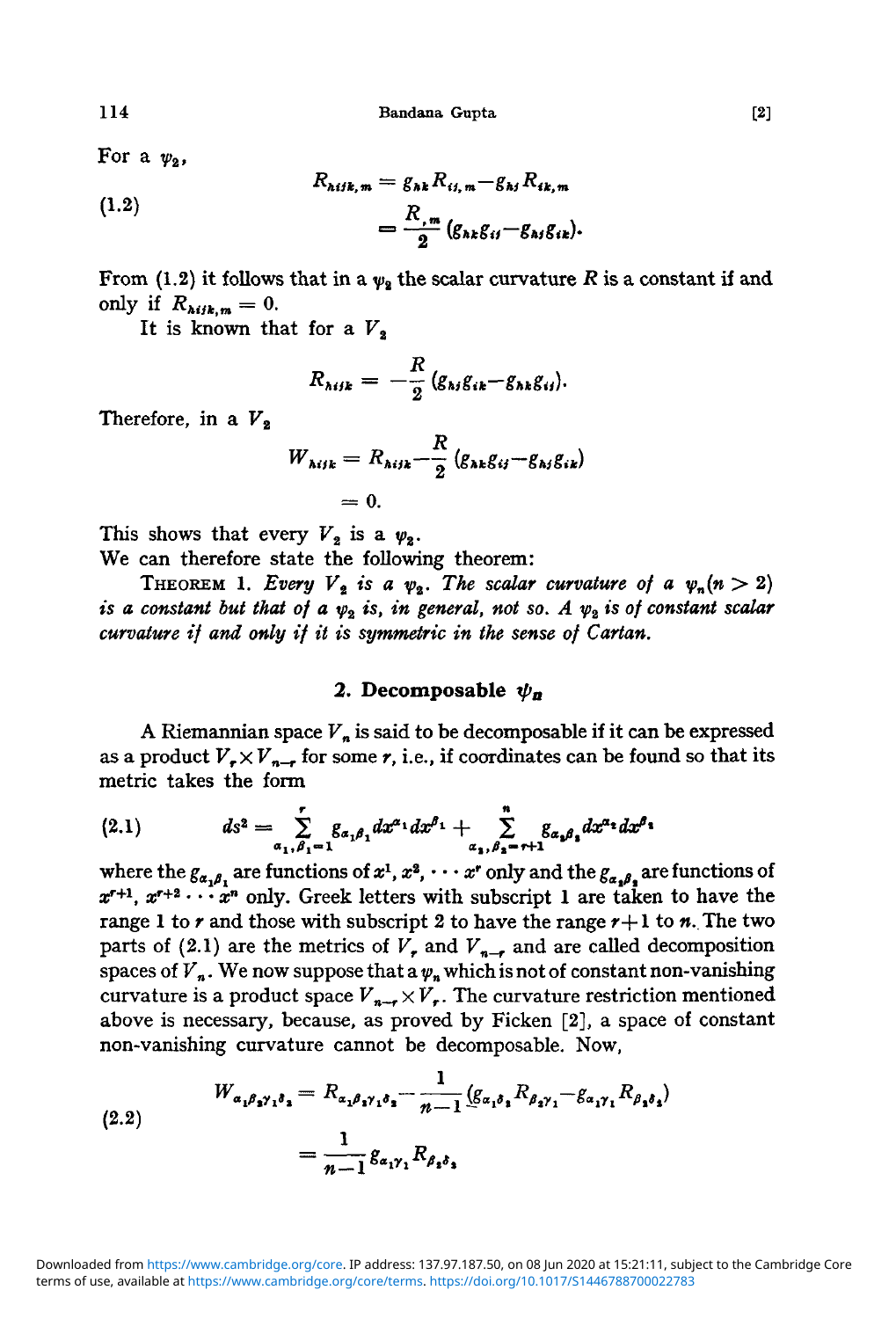because, the components of the metric tensor, the curvature tensor and the Ricci tensor of  $V_n$  are zero unless all subscripts of the Greek letters are alike. Therefore

(2.3) 
$$
W_{\alpha_1\beta_1\gamma_1\delta_1,\lambda_2} = \frac{1}{n-1} g_{\alpha_1\gamma_1} R_{\beta_2\delta_2,\lambda_2}.
$$

In virtue of (2) it follows from (2.3) that

$$
R_{\beta_2\delta_3,\lambda_2}=0.
$$

Similarly we have

$$
R_{\alpha_1\gamma_1,\,\lambda_1}=0.
$$

Therefore

$$
R_{\alpha_2\beta_1\gamma_2\delta_2,\lambda_2}=0 \text{ and } R_{\alpha_1\beta_1\gamma_1\delta_1,\lambda_1}=0.
$$

So the decomposition spaces are symmetric in the sense of Cartan and therefore their product is so. Hence we have the following theorem.

THEOREM 2. *A decomposable projective-symmetric space is symmetric in the sense of Cartan.*

Henceforth by a  $\psi_n$  we shall mean a non-decomposable  $\psi_n$ .

#### **3. Three-dimensional projective-symmetric spaces**

For a  $\psi_3$  (1.1) holds and *R* is constant. Therefore

$$
R_{ijk} = R_{ij,k} - R_{ik,j} + \frac{1}{2(n-1)} (g_{ik}R_{,j} - g_{ij}R_{,k})
$$
  
= 0.

Hence a  $\psi_3$  is conformally flat.

For a  $V_3$  the curvature tensor has the form

$$
R_{\lambda ijk} = g_{\lambda j} H_{ik} - g_{\lambda k} H_{ij} + g_{ik} H_{kj} - g_{ij} H_{\lambda k},
$$

where

$$
H_{ij} = -\left(R_{ij} - \frac{R}{4}g_{ij}\right).
$$

Hence for a  $\psi_3$ 

(3.1) 
$$
R_{Mik, l} = g_{kj} H_{ik, l} - g_{hk} H_{ij, l} + g_{ik} H_{kj, l} - g_{ij} H_{hk, l} = \frac{1}{2} (g_{hk} R_{ij, l} - g_{kj} R_{ik, l})
$$

Since in a  $\psi_3$ , R is constant

$$
H_{ij,1} = -R_{ij,1}.
$$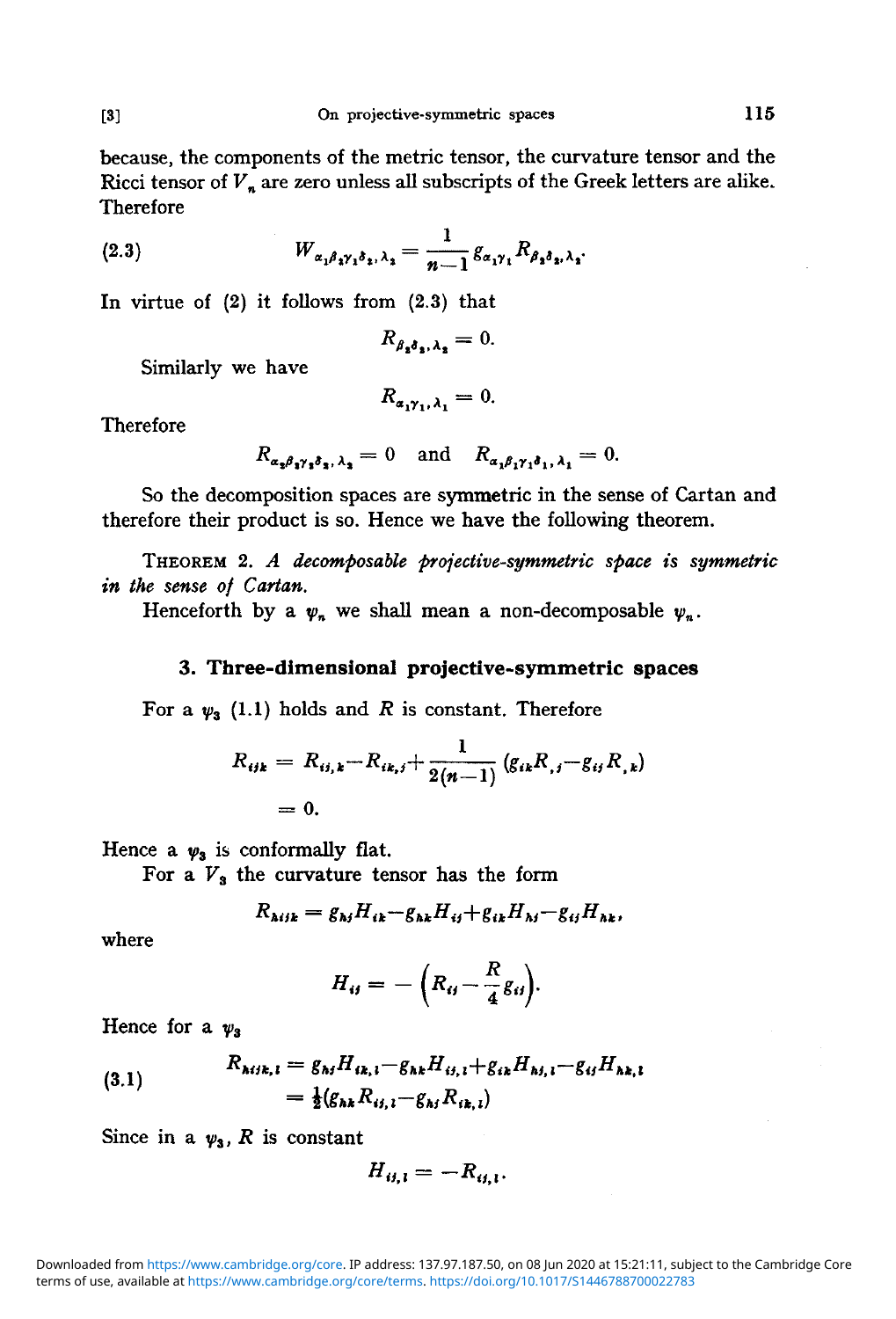Therefore from (3.1) we have

$$
-(g_{\lambda j} R_{ik,1} - g_{\lambda k} R_{ij,1} + g_{ik} R_{\lambda j,1} - g_{ij} R_{\lambda k,1}) = \frac{1}{2} (g_{\lambda k} R_{ij,1} - g_{\lambda j} R_{ik,1}).
$$

Multiplying both sides by *g\*<sup>k</sup>* and summing for *i* and *k* we get

$$
\frac{1}{2}(R_{\lambda i, i} - g_{\lambda i} R_{, i}) = -R_{\lambda i, i}
$$

whence

 $R_{M,l} = 0.$ 

Therefore from (3.1) it follows that the space is symmetric in the sense of Cartan. We can therefore state the following theorem.

THEOREM 3. Every  $\psi_3$  is a conformally flat symmetric space.

# 4. Conformally-flat  $\psi_n$  ( $n \ge 4$ )

We now consider a  $\psi_n(n \ge 4)$  and suppose that it is conformally flat. Then

(4.1) 
$$
R_{\lambda i j k, i} = g_{\lambda i} H_{i k, i} - g_{\lambda k} H_{i i, i} + g_{i k} H_{\lambda i, i} - g_{i j} H_{\lambda k, i}
$$

$$
= \frac{1}{n-1} (g_{\lambda k} R_{i i, i} - g_{\lambda j} R_{i k, i})
$$

where

(4.2) 
$$
H_{ij} = -\frac{1}{n-2} \left[ R_{ij} - \frac{R}{2(n-1)} g_{ij} \right].
$$

Since *R* is constant,

$$
H_{ii,1}=-\frac{1}{n-2}R_{ii,1}.
$$

Hence from (4.1) we have

$$
-\frac{1}{n-2} (g_{\lambda j} R_{ik, i} - g_{\lambda k} R_{ij, i} + g_{ik} R_{\lambda j, i} - g_{ij} R_{\lambda k, i})
$$
  
= 
$$
\frac{1}{n-1} (g_{\lambda k} R_{ij, i} - g_{\lambda j} R_{ik, i}).
$$

Multiplying both sides of  $(4.3)$  by  $g^{ik}$  and summing for *i* and *k* we have

$$
\frac{n}{n-1}R_{M, i}=0
$$

whence

 $R_{\lambda i, i} = 0.$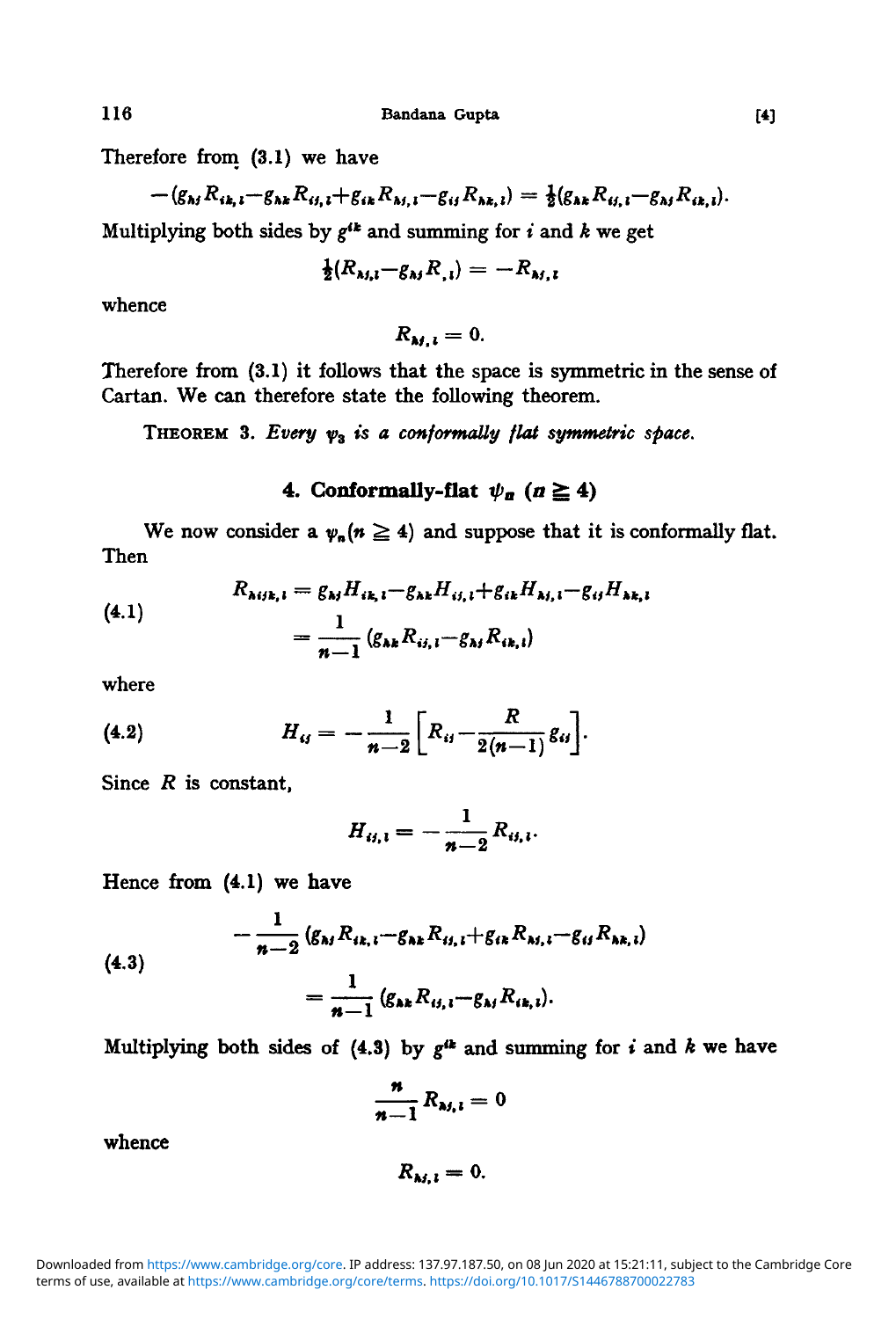Therefore from (4.1) it follows that the space is symmetric in the sense of Cartan.

Let us now suppose that the rank of the matrix  $((H_{ij}))$  is *n* where  $H_{ij}$ is given by  $(4.2)$ .

Then there are uniquely determined quantities *H"* such that

$$
H^{\mathbf{N}j}H_{\mathbf{N}k}=\delta_{\mathbf{k}}^j, \quad H^{\mathbf{N}j}H_{\mathbf{k}j}=\delta_{\mathbf{k}}^{\mathbf{k}}.
$$

Suppose that there exists a non-zero vector  $\lambda_1$  such that

$$
(4.4) \t\t\t  $\lambda_i R_{\lambda i j k} + \lambda_j R_{\lambda i k l} + \lambda_k R_{\lambda i l j} = 0.$
$$

Then

$$
4_{i}(g_{\lambda j}H_{ik}-g_{\lambda k}H_{ij}+g_{ik}H_{kl}-g_{il}H_{\lambda k})
$$
  
(4.5) 
$$
+ \lambda_{j}(g_{\lambda k}H_{il}-g_{\lambda l}H_{ik}+g_{il}H_{\lambda k}-g_{ik}H_{\lambda l})
$$

$$
+ \lambda_{k}(g_{\lambda l}H_{ij}-g_{\lambda j}H_{il}+g_{ij}H_{kl}-g_{il}H_{\lambda j})=0.
$$

Multiplying both sides of (4.5) by  $H^{ij}H^{hk}$  and summing for i, j, h, k we get

$$
\lambda_{l}g_{\lambda k}H^{\lambda k}=\lambda_{k}g_{\lambda l}H^{\lambda k}.
$$

Again multiplying (4.5) by  $H^{kj}$  and summing for *h* and *j* we get in virtue of

$$
(n-3)(g_{ii}\lambda_k-g_{ik}\lambda_l)=0
$$

whence

$$
(4.7) \t\t g_{ii}\lambda_k = g_{ik}\lambda_l.
$$

i)  $R_{Mik,i} = 0$ ,

From (4.7) it follows that

whence

$$
(n-1)\lambda_i = 0
$$

$$
\lambda_i = 0.
$$

Thus there exists no non-zero vector  $\lambda_1$  such that (4.4) holds. The  $\psi_n$  therefore satisfies the following conditions

and

ii) 
$$
\lambda_i R_{\lambda(i)k} + \lambda_j R_{\lambda(k)l} + \lambda_k R_{\lambda(l)l} \neq 0
$$

for a non-zero vector  $\lambda_i$ .

Hence it is a symmetric space of the first kind according to Hlávaty [3]. Therefore we have the following theorem.

THEOREM 4. A conformally flat  $\psi_n(n \geq 4)$  is symmetric in the sense of *Cartan. If further, the rank of the matrix*  $((H_{ij}))$  where  $H_{ij}$  is given by (4.2), *be n then the*  $\psi_n$  *is a symmetric space of the first kind.*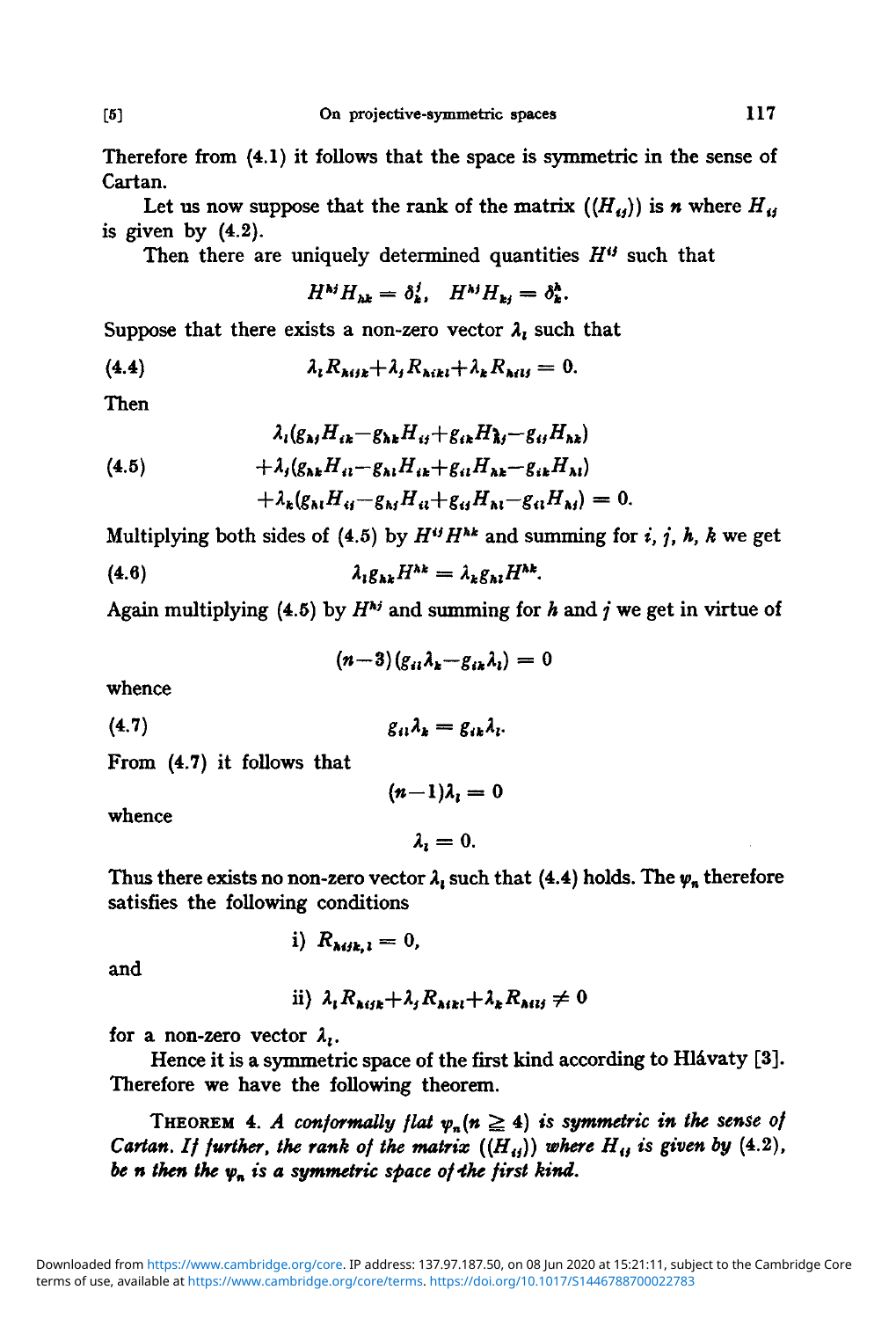# **5. Recurrent and Ricci-recurrent**  $\psi_a$  ( $n \ge 4$ )

Let a  $\psi_n$  be a recurrent space i.e. a non-flat space in which the Riemann curvature tensor satisfies the relation

$$
R_{ijk,m}^h = \lambda_m R_{ij}^h
$$

for a non-zero vector  $\lambda_m$ . Then

$$
W_{ijk,m}^h = R_{ijk,m}^h - \frac{1}{n-1} (\delta_k^h R_{ij,m} - \delta_j^h R_{ik,m})
$$
  
=  $\lambda_m \left[ R_{ijk}^h - \frac{1}{n-1} (\delta_k^h R_{ij} - \delta_j^h R_{ik}) \right]$   
=  $\lambda_m W_{ijk}^h$ 

or

$$
\lambda_m W_{ijk}^{\lambda} = 0.
$$

Since  $\lambda_m \neq 0$  it follows from (5.2) that

$$
(5.3) \t W_{ijk}^h = 0.
$$

As the space under consideration is not flat, (5.3) leads to a contradiction since it would require  $\psi_n$  to be a space of constant Riemannian curvature. Hence a  $\psi_n$  cannot be a recurrent space.

Next we suppose that a  $\psi_n$  is a Ricci-recurrent space, i.e. a space in which the Ricci tensor  $R_{ii}(\neq 0)$  satisfies the relation

$$
(5.4) \t\t R_{ij,m} = \lambda_m R_{ij}
$$

for a non-zero vector  $\lambda_m$ . In virtue of  $(2)$  and  $(5.4)$  we get

(5.5) 
$$
R_{hijk,m} = \lambda_m (R_{hijk} - W_{hijk}).
$$

Multiplying both sides of (5.5) by *g hk* and summing for *h* and *k* we have

$$
R_{ij,m} = \lambda_m R_{ij}.
$$

We can therefore state the following theorems:

THEOREM 5. A non-flat  $\psi_n(n \geq 4)$  cannot be a recurrent space.

THEOREM 6. A necessary and sufficient condition that a  $\psi_n(n \geq 4)$  be a *Ricci-recurrent space specified by a non-zero vector*  $\lambda_m$  *is that* (5.5) *holds.*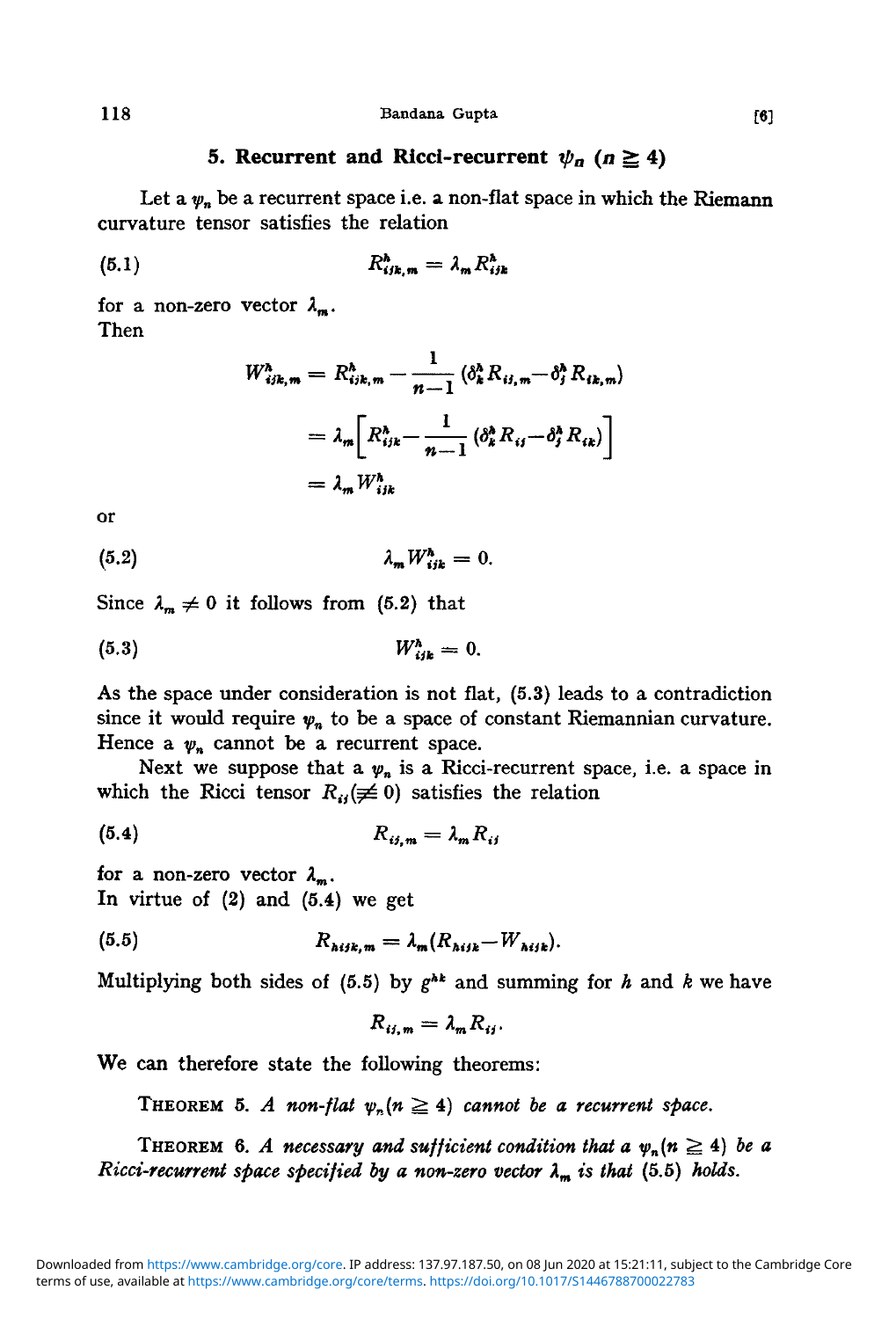Let us now suppose that a  $\psi_n(n \geq 4)$  is a Ricci-recurrent space with  $\lambda_i$  as its vector of recurrence. Then from (1.1) we have

$$
\lambda_k R_{ij} = \lambda_j R_{ik}
$$

Hence

$$
(5.6) \t\t R_{ij} = s\lambda_i\lambda_j \t (s \neq 0)
$$

where s is a scalar factor of proportionality. Therefore

(5.7) 
$$
R = g^{ij} R_{ij} = s g^{ij} \lambda_i \lambda_j.
$$

It is known that in an irreducible Ricci-recurrent space the scalar curvature is zero. Hence from (5.7) we have

 $sg^{ij}\lambda_i\lambda_j=0$ 

whence

 $g^{ij}\lambda_i\lambda_j = 0$  because  $s \neq 0$ .

The vector of recurrence is therefore a null vector. Again from (5.4)

$$
R_{ij,ml} = \lambda_m R_{ij, l} + \lambda_{m, l} R_{ij}
$$
  
=  $\lambda_l \lambda_m R_{ij} + \lambda_{m, l} R_{ij}$ .

Therefore

(5.8) 
$$
R_{ij,ml} - R_{ij,lm} = R_{ij} (\lambda_{m,l} - \lambda_{l,m}).
$$

It has been proved by Gy. Soos [1] that in a  $\psi_n$ 

$$
R_{ij,ml} - R_{ij,lm} = 0.
$$

Hence from (5.8) we have

$$
R_{ij}(\lambda_{m,i}-\lambda_{l,m})=0.
$$

Since  $R_{ij} \neq 0$  we get

$$
\lambda_{m, l} - \lambda_{l, m} = 0.
$$

Thus we have the following theorem:

THEOREM 7. In a Ricci-recurrent  $\psi_n(n \geq 4)$ , the rank of the Ricci*tensor is* 1 *and the vector of recurrence is a null vector and the gradient of a scalar.*

# **6. Existence of fields of concurrent directions in a**  $\psi_n$  **(** $n > 2$ **)**

The question of the existence of fields of concurrent directions in a Riemannian space was discussed by Shirokov [4]. He proved that if in a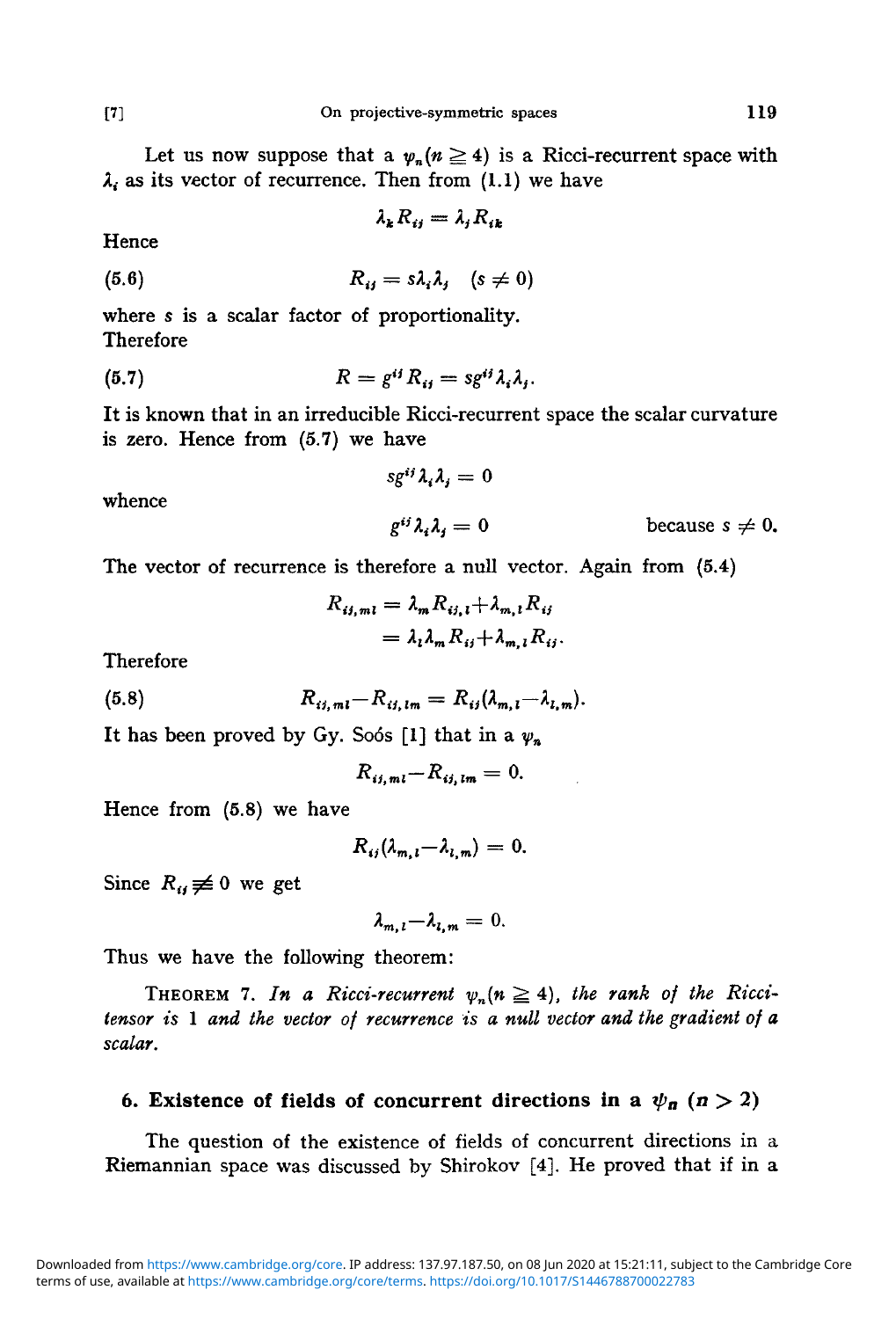120 **Bandana Gupta** [8]

Riemannian space with metric tensor  $g_{ij}$  there exists a field of concurrent directions then the directions are determined by the equation

$$
(6.1) \t v_i = g_{ij}.
$$

Let us now suppose that in a  $\psi_n(n > 2)$  a vector  $\nu_i$ , determines a field of concurrent directions. Then  $(6.1)$  will hold. From  $(6.1)$  we have

$$
(6.2) \t\t R_{tijk}v^k=0.
$$

Since

(6.3) 
$$
W_{tijk} = R_{tijk} - \frac{1}{n-1} (g_{tk} R_{ij} - g_{ti} R_{ik})
$$

(6.4)  

$$
W_{tijk}v^k = R_{tijk}v^k - \frac{1}{n-1}(g_{ik}R_{ij}v^k - g_{ij}R_{ik}v^k)
$$

$$
= -\frac{1}{n-1}g_{ik}R_{ij}v^k.
$$

Differentiating both sides of (6.4) covariantly we get

(6.5) 
$$
W_{i_{ijk,l}}v^k + W_{i_{ijk}}v^k_{,l} = -\frac{1}{n-1}g_{ik}(R_{ij,l}v^k + R_{ij}v^k_{,l}).
$$

In virtue of  $(2)$  and  $(6.1)$  it follows from  $(6.5)$  that

(6.6) 
$$
W_{iijl} = -\frac{1}{n-1}g_{ik}R_{ij,l}v^k - \frac{1}{n-1}R_{ij}g_{il}.
$$

Making use of  $(6.3)$  we get from  $(6.6)$ 

(6.7) 
$$
R_{iijl} + \frac{1}{n-1} g_{ij} R_{il} = -\frac{1}{n-1} g_{ik} R_{ij,l} v^k.
$$

Multiplying both sides of  $(6.7)$  by  $g^{ij}$  and summing for i and j we have

$$
R_{ii} + \frac{1}{n-1} R_{ii} = 0
$$
 because *R* is constant.

Hence  $R_{ii} = 0$ . Therefore from  $(6.6)$  and  $(6.3)$  we have

 $R_{\mu\mu} = 0.$ 

We can therefore state the following theorem:

THEOREM 8. In a non-flat  $\psi_n(n > 2)$  there cannot exist a field of concurrent *directions.*